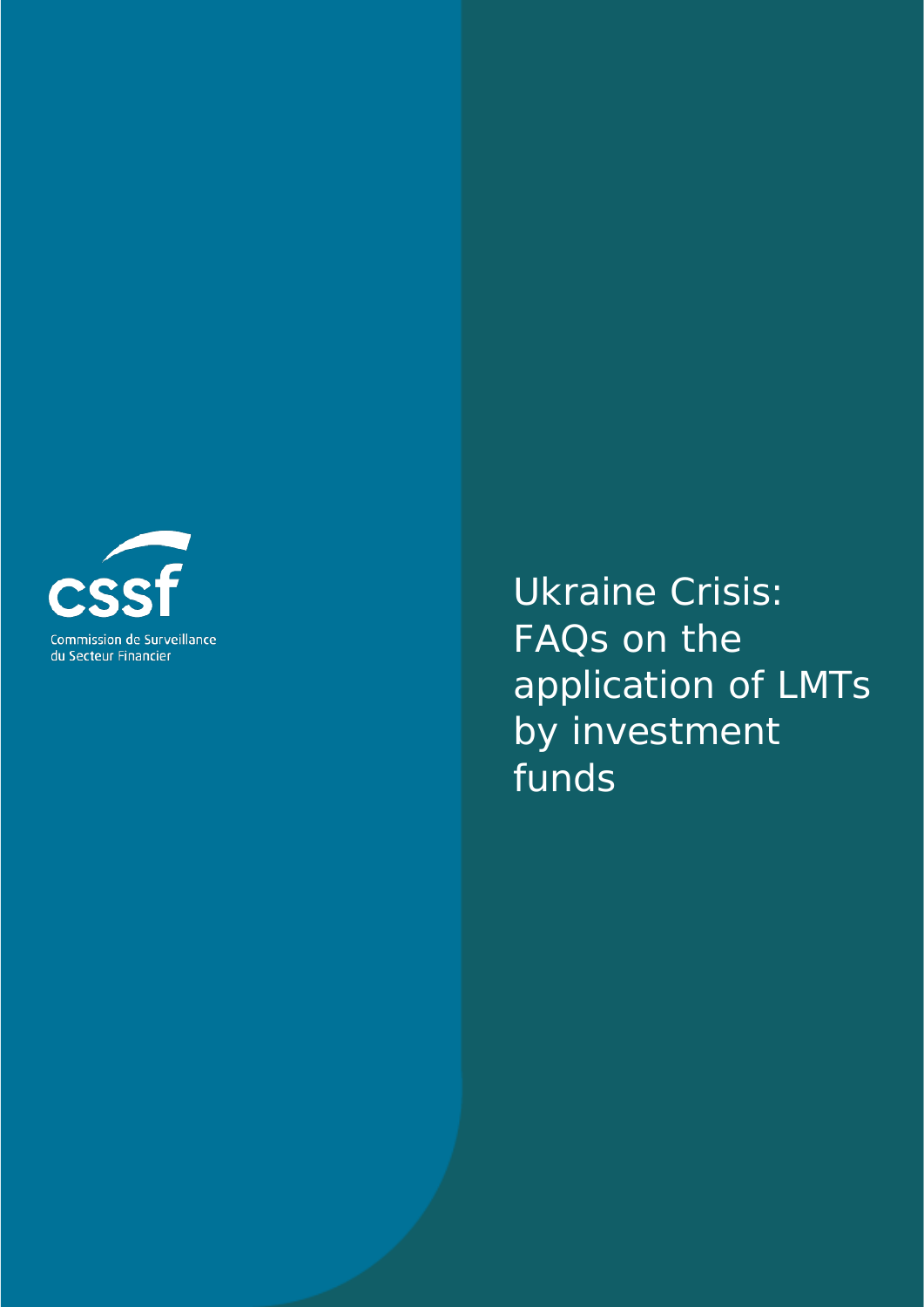

# **Ukraine Crisis: FAQs on the application of LMTs by investment funds**

# **Preliminary remark:**

**Please note that the segregation options referred to under point 3. of the present FAQs are only applicable for illiquid assets resulting from the Ukraine crisis and should under no circumstance be interpreted such as creating a precedent by the CSSF for any other or future situations.** 

# **Introduction**

In the context of the impact of the Ukraine crisis on financial markets, investment fund managers (IFMs) are currently facing the challenge of how to deal with Russian and Belarussian assets in their managed investment funds that have become illiquid/ nontradeable as a consequence of this crisis as well as due to the restrictive measures taken by the EU and other countries in this context.

The CSSF received questions from market participants regarding temporary as well as more structural measures for the situation, including the usage of Liquidity Management Tools (LMTs) by investment funds as well as the valuation of the affected assets.

The CSSF hereby would like to provide additional information and clarification, taking into account also the previously published FAQs on swing pricing [\(FAQ\\_Swing\\_Pricing\)](https://www.cssf.lu/wp-content/uploads/FAQ_Swing_Pricing.pdf) and COVID-19 [\(FAQ\\_Covid\\_19\)](https://www.cssf.lu/wp-content/uploads/FAQ_Covid_19_eng.pdf).

The CSSF would like to emphasize that the approach, including the choice of the respective LMTs as well as the valuation to be applied to affected assets, is the responsibility of the governing body<sup>[1](#page-1-0)</sup> of the respective investment fund (hereafter referred to as "governing body of the fund").

The CSSF expects that the governing body of the fund, while always safeguarding the interests of all investors (existing and future) in such funds, considers the following elements (non-exhaustive list) when deciding about the application of temporary or more structural measures for the respective investment fund(s):

# <span id="page-1-0"></span>UKRAINE CRISIS: FAQS ON THE APPLICATION OF LMTS BY INVESTMENT FUNDS

*<sup>1</sup>* as defined in Article 1(26a) of the 2010 Law, namely: a) as regards *sociétés anonymes* (public limited companies), the board of directors or the management board, as the case may be; b) as regards other types of companies, the body that represents the management company or the UCITS pursuant to the law and the instruments of incorporation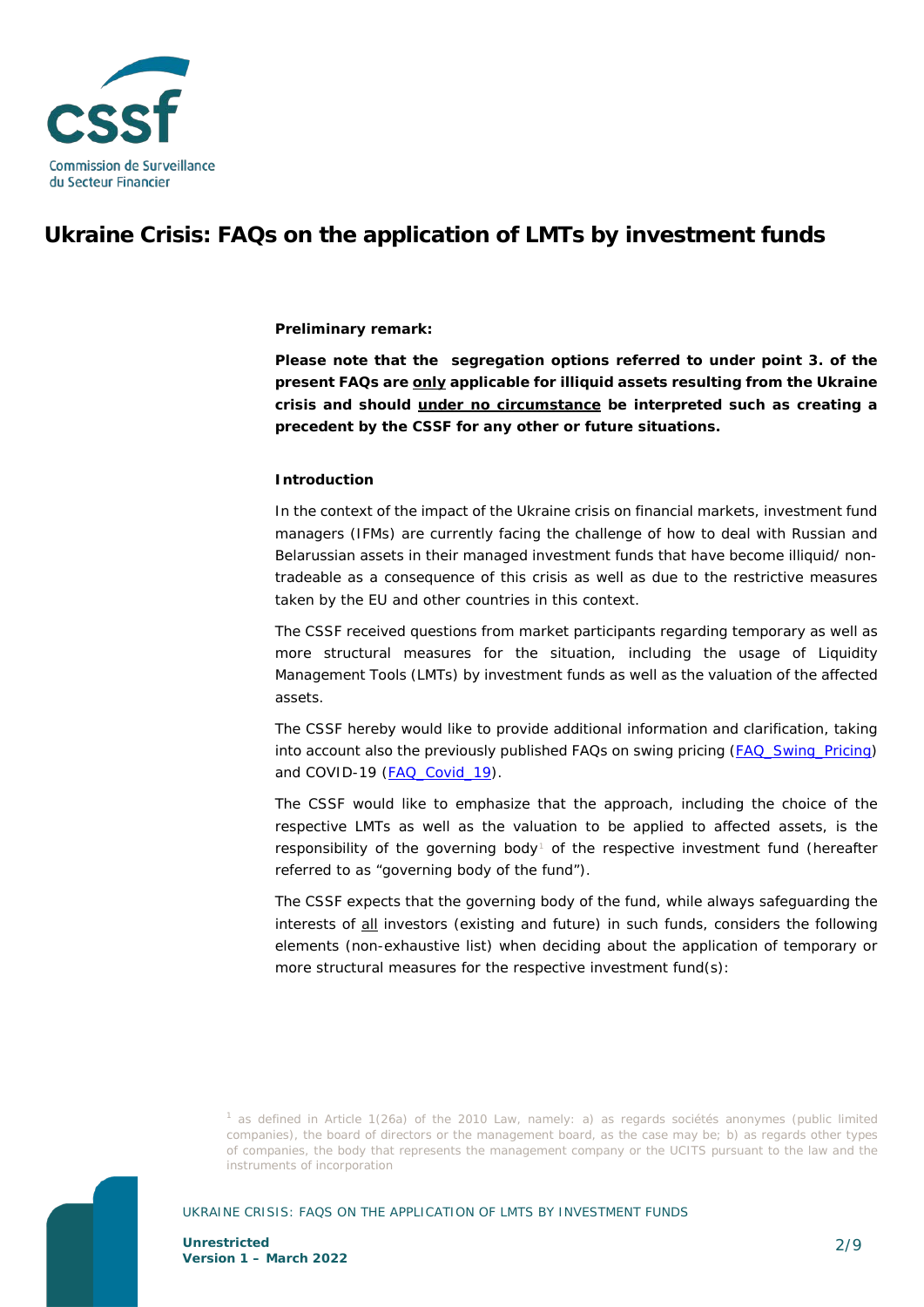

- Specific fund documentation (prospectus, articles of incorporation, management regulation)
- Investment policy and strategy (country-focused or wider investment focus)
- Overall size of exposure to illiquid/ non-tradeable assets in absolute size and in relation to total net assets.
- Restrictions due to the current sanction's regime.

As most of the affected investment funds are UCITS and governed by the local [Law of](https://www.cssf.lu/wp-content/uploads/L_171210_UCI.pdf)  [17 December 2010,](https://www.cssf.lu/wp-content/uploads/L_171210_UCI.pdf) the FAQs below mainly relate to these fund structures, while they might also be applicable to alternative investment funds.

The following FAQs aims at providing further guidance to the governing body of the fund in their own assessment of each investment fund's individual situation, to provide further insights on the different options available to the governing body of the fund and to decide on the best way forward.

# **1. What are the LMTs to be considered by the governing body of the fund when addressing the issue of illiquid assets in the context of the Ukraine crisis?**

The CSSF considers that a distinction has to be made between funds having a limited exposure to illiquid assets and funds having higher exposure to such assets, thereby also taking due account of their investment policy and strategy.

A **limited exposure** to illiquid assets might leave the governing body of the fund with more straightforward and temporary options to deal with the situation, including fair valuation adjustments (taking into consideration the specifics of the concerned assets such as nature, currency and place of listing, e.g. by applying appropriate haircuts to the affected assets that could go up to 100%) or the closure of funds to subscriptions for new investors. In a further step and depending on the size of exposure to those assets by the fund, a segregation of these assets could also be considered by the governing body of the fund as further specified below.

For investment funds with a **higher exposure** to illiquid assets, the CSSF would expect the governing body of the fund to suspend the fund as a first immediate measure to protect the interests of the investors, before then in a second step (after having duly established a continuing structural issue regarding the liquidity of affected assets for the investment fund) decide on how to deal with these illiquid assets across time. Such a structural measure could, for instance, consist in segregating illiquid assets from liquid assets in order to try to reopen the investment fund with only the liquid assets remaining, or even to liquidate the fund, if no solution in the best interest of investors can be attained for these illiquid assets and/or the overall fund structure.

Hence, measures vary depending on whether the fund has a limited exposure that allows the fund to continue its operations with certain approaches or a higher exposure which causes problems for a normal functioning of the fund.

#### UKRAINE CRISIS: FAQS ON THE APPLICATION OF LMTS BY INVESTMENT FUNDS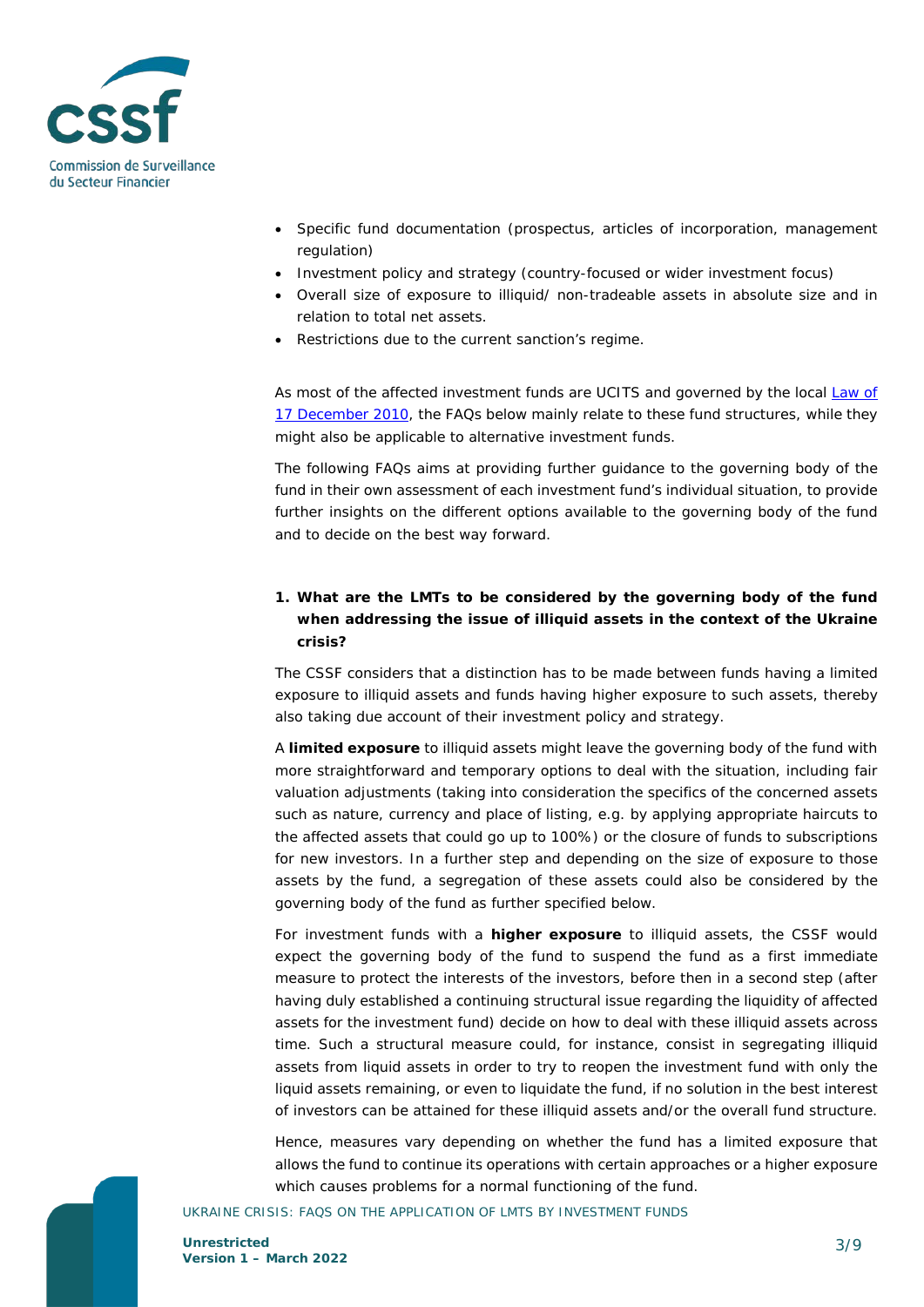

As regards more specifically the segregation of assets, commonly called "*sidepockets*", whereby part of the assets in a UCITS portfolio that have become illiquid would be segregated, it is important to note that this tool is not explicitly envisaged in the UCITS legal framework, so that "side-pockets" mainly fall in the non-harmonised field. The Luxembourg legislation does not further provide for rules on the conditions for the use of side-pockets in UCITS. As a matter of consequence, it remains the responsibility of the governing body of the fund to ascertain, on basis of the constitutional documents of the UCITS, whether a side-pocket is a tool that could be implemented and under what circumstances and conditions, considering, besides others, also the provisions of article 1(5) of the UCITS Directive (article 2(5) of the local Law of 17 December 2010).

# **2. What are the LMTs that are available to funds with a limited exposure to assets that have become illiquid as a result of the crisis and restrictive measures in the context of the Ukraine crisis?**

The CSSF considers that investment funds with limited exposure to illiquid assets and that, as a result, would continue to operate normally (i.e. by not suspending the fund), have to ensure a fair valuation of the affected assets by considering the specifics of the concerned assets such as nature, currency and place of listing and by applying appropriate haircuts that could go up to 100%. In addition, the governing body of a fund might consider taking a decision with respect to a possible suspension of subscriptions in the impacted sub-fund.

As mentioned, the decision to implement a suspension of new subscriptions or taking no further action other than assigning a fair value to illiquid assets as a result of the limited exposure should be based on consideration of available approaches as foreseen in the respective fund documentation. Should the fund documentation not allow this measure, the governing body of the fund should contact the CSSF accordingly. If the governing body resolves to suspend new subscriptions, then the CSSF should be informed via the usual notification process.

In addition, the governing body of a fund might want to segregate illiquid assets from the still liquid part of the assets by applying one of the available different segregation options as further explained in the next question.

- **3. When implementing segregation of assets for higher as well as limited exposures in assets that have become illiquid as a result of the crisis and the restrictive measures, what are the options with the related requirements that are available to affected investment funds?**
- **a) Segregation options available to funds**

UKRAINE CRISIS: FAQS ON THE APPLICATION OF LMTS BY INVESTMENT FUNDS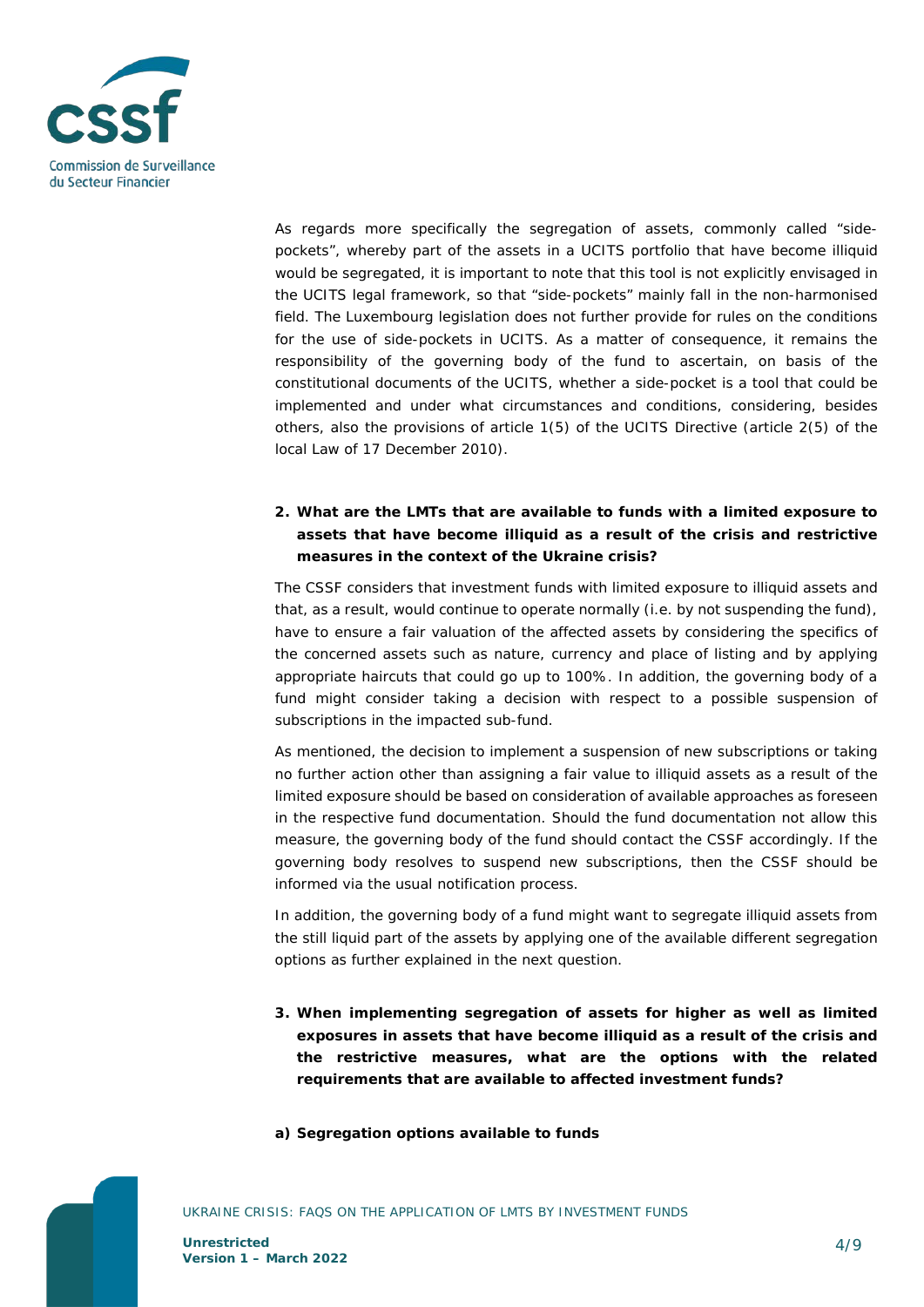

Several options may apply. If and what option to choose is to be assessed by the governing body of the fund, on the basis notably that the fund cannot continue normal operations and has structural liquidity issues persisting for a longer timeframe.

The CSSF would expect that funds with higher exposure to illiquid assets would in a first step decide to suspend subscription and redemption activities, before they then in a second step apply one of the following options to segregate structurally illiquid assets from the still liquid part of the assets, or, as a measure of last resort, put the fund into liquidation.

The following segregation approaches could be considered by the governing body of the fund in this context:

# **Option 1**

The governing body of the fund decides to apply an accounting segregation of the illiquid assets of the impacted fund by allocating the illiquid assets to a new share class with the aim to realize them in the best interest of the investors.

The new share class shall be closed to new subscriptions and suspended for redemptions.

It remains under the responsibility of the governing body of the fund to ascertain, whether a new share class for the illiquid assets is a tool that could be implemented and under what circumstances and conditions.

The CSSF considers that the ESMA opinion on share classes of UCITS (ESMA 34-43- 296) would not oppose to the above-mentioned segregation option as the Opinion does not deal directly with the situation of segregating illiquid assets under exceptional circumstances.

# **Option 2**

The governing body of the fund decides to split the impacted sub-fund in two subfunds, the initial sub-fund retaining the illiquid assets, and the liquid assets being transferred to a new sub-fund to be created.

After the split, the existing investors will be investors in the initial sub-fund and in the new sub-fund in a proportionate manner.

The initial sub-fund with the illiquid assets shall be closed to subscriptions and redemptions.

To be noted that the CSSF deems this solution to be in line with Art. 1 (5) of the UCITS Directive as the new sub-fund would be another UCITS.

The split of the fund in two separate funds (rather than sub-funds) may also be considered, the initial fund retaining the illiquid assets and the liquid assets being transferred to a new fund to be created. The split of a fund organised in a corporate form will have to follow the general rules laid down in the Luxembourg law of 10 August 1915 on commercial companies.

#### UKRAINE CRISIS: FAQS ON THE APPLICATION OF LMTS BY INVESTMENT FUNDS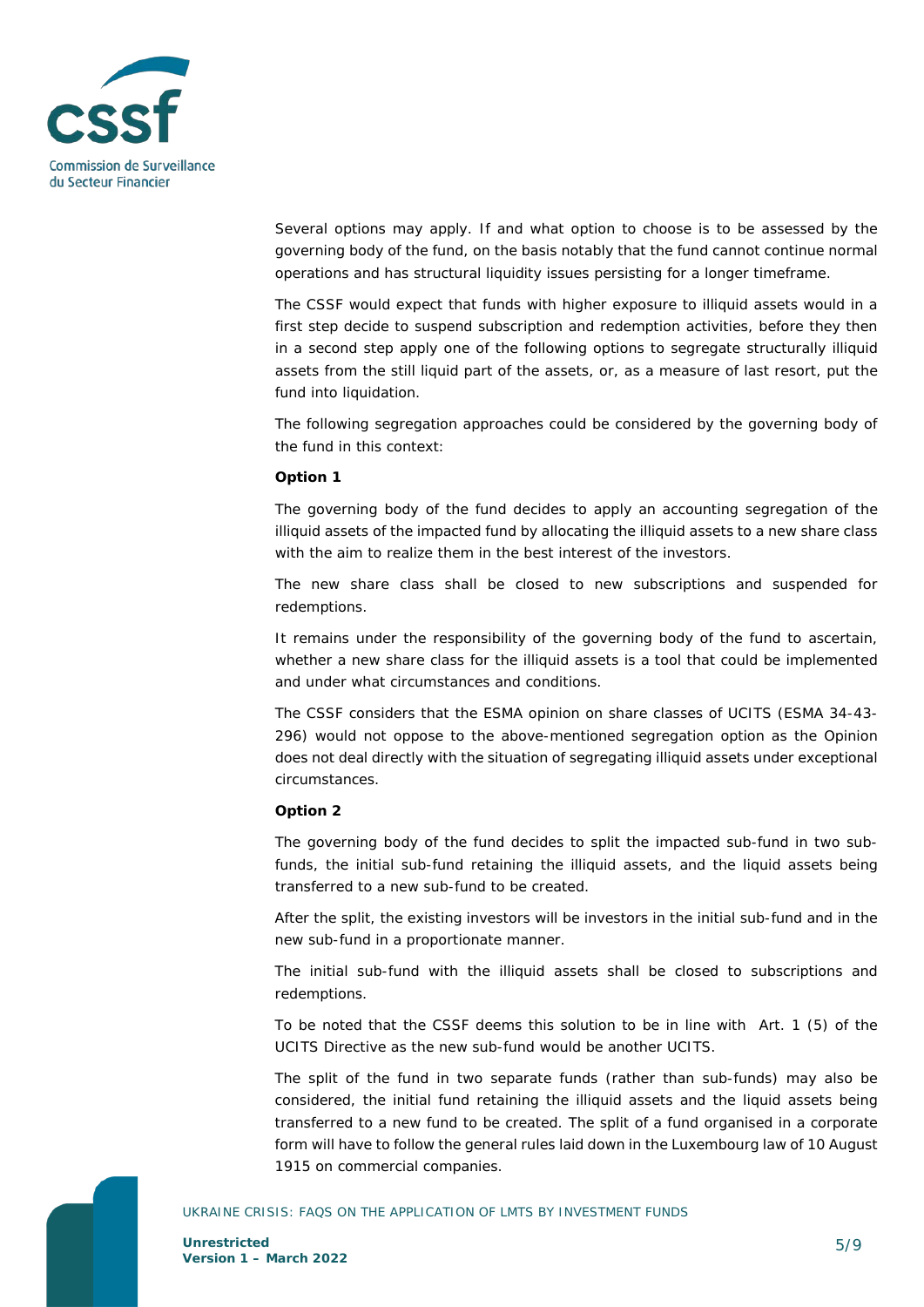

#### **Option 3**

The governing body of the fund decides to split the impacted sub-fund in two subfunds, the initial sub-fund retaining the liquid assets, and the illiquid assets being transferred to a new sub-fund to be created.

After the split, the existing investors will be investors in the initial sub-fund and in the new sub-fund in a proportionate manner.

The new sub-fund with the illiquid assets shall be put into immediate liquidation.

It remains under the responsibility of the governing body to ascertain whether a transfer of the illiquid assets to a new sub-fund to be created is a tool that could be implemented and under what circumstances and conditions, considering beside others the requirement in article 1(5) of the UCITS Directive (article 2(5) of the Law of 17 December 2010) prohibiting UCITS from converting themselves into collective investment undertakings that are not UCITS.

On the basis of a prior analysis, it needs also to be assessed on a case-by-case basis if such re-attribution between different sub-funds of a given umbrella would potentially be in breach of any of the applicable sanctions in the context of the Ukraine crisis.

The split of the fund in two separate funds (rather than sub-funds) may also be considered, the initial fund retaining the liquid assets and the illiquid assets being transferred to a new fund to be created. The split of a fund organised in a corporate form will have to follow the general rules laid down in the Luxembourg law of 10 August 1915 on commercial companies. When choosing this option, the governing body will also have to check the issues raised by article 1(5) of the UCITS Directive (article 2(5) of the Law of 17 December 2010) respectively by the restrictions due to the current sanction regime.

# **Other options**

Other options may be assessed by the governing body of the fund on a case-by-case basis, which will need to be discussed with the CSSF.

# **b) Necessary analysis before chosing an option**

Before determining the adequate option to deal with the assets that became illiquid as a result of the restrictive measures in the context of the Ukraine crisis, the governing body of the fund should conduct a thorough analysis.

Any such analysis shall at least cover the following aspects:

The governing body must be able to justify why the selected tool is the only possible/adequate tool to be implemented taking into consideration the best interest of the investors.

#### UKRAINE CRISIS: FAQS ON THE APPLICATION OF LMTS BY INVESTMENT FUNDS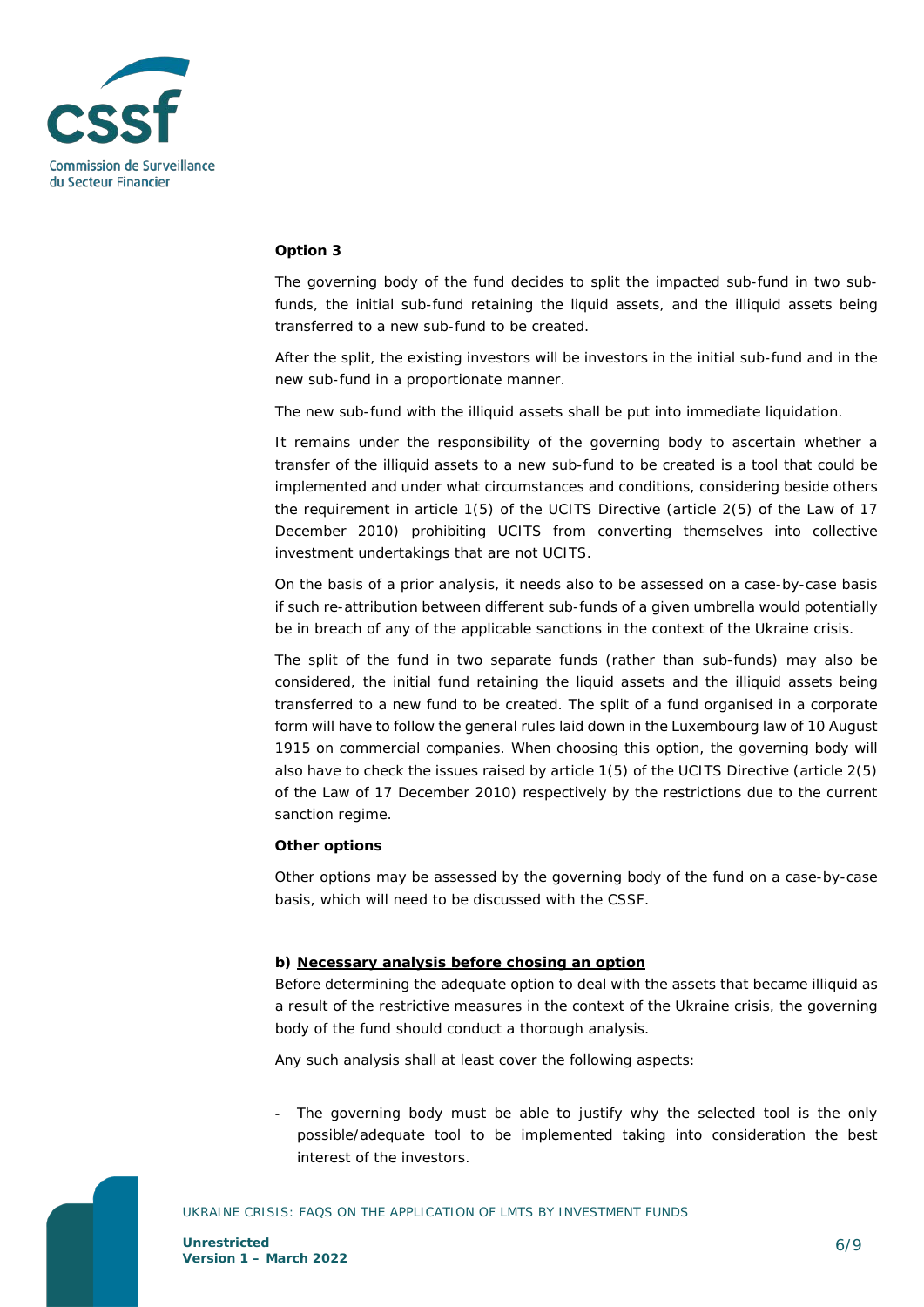

- The analysis has to cover legal aspects (e.g. assessment of potential breaches with respect to the UCITS regulation) as well as fiscal and accounting aspects related to the proposed operation.
- It should be ascertained that the model is compliant with the sanction regime in the context of the Ukraine crisis.
- It should be ascertained that the implementation of the selected tool is not contrary to the constitutional documents of the UCITS.
- It has to be checked to what extent and under what conditions the approval of investors is required.
- The costs of the selected model have to be assessed (e.g. avoidance of fees that are disproportionate for the investors or any duplication of fees due to an asset splitting).

# **This analysis shall be carried out under the responsibility of the governing body of the fund**.

# **c) Necessary information to investors**

Impacted investors should be informed about the implemented option in accordance with the provisions set forth in the prospectus.

Where the prospectus does not provide for specific provisions with respect to a specific scenario, it is the responsibility of the governing body of the fund to decide on the appropriate means of communication taking into consideration the best interests of the investors and the usual communication channels with the investors, including the use of the fund's or the IFM's internet website to make the information available for a longer period of time.

In addition it is the responsibility of the governing body of the fund to assess to what extent the mechanism to be implemented can be considered as a significant change that may result in the application of the provisions of CSSF circular 14/591.

# **d) Prior notification to the CSSF with a view to authorisation**

The implementation of the options mentioned before requires prior notification with a view to authorisation by the CSSF, providing the necessary information to the CSSF. The application file submitted for authorisation must comprise at least the following information:

UKRAINE CRISIS: FAQS ON THE APPLICATION OF LMTS BY INVESTMENT FUNDS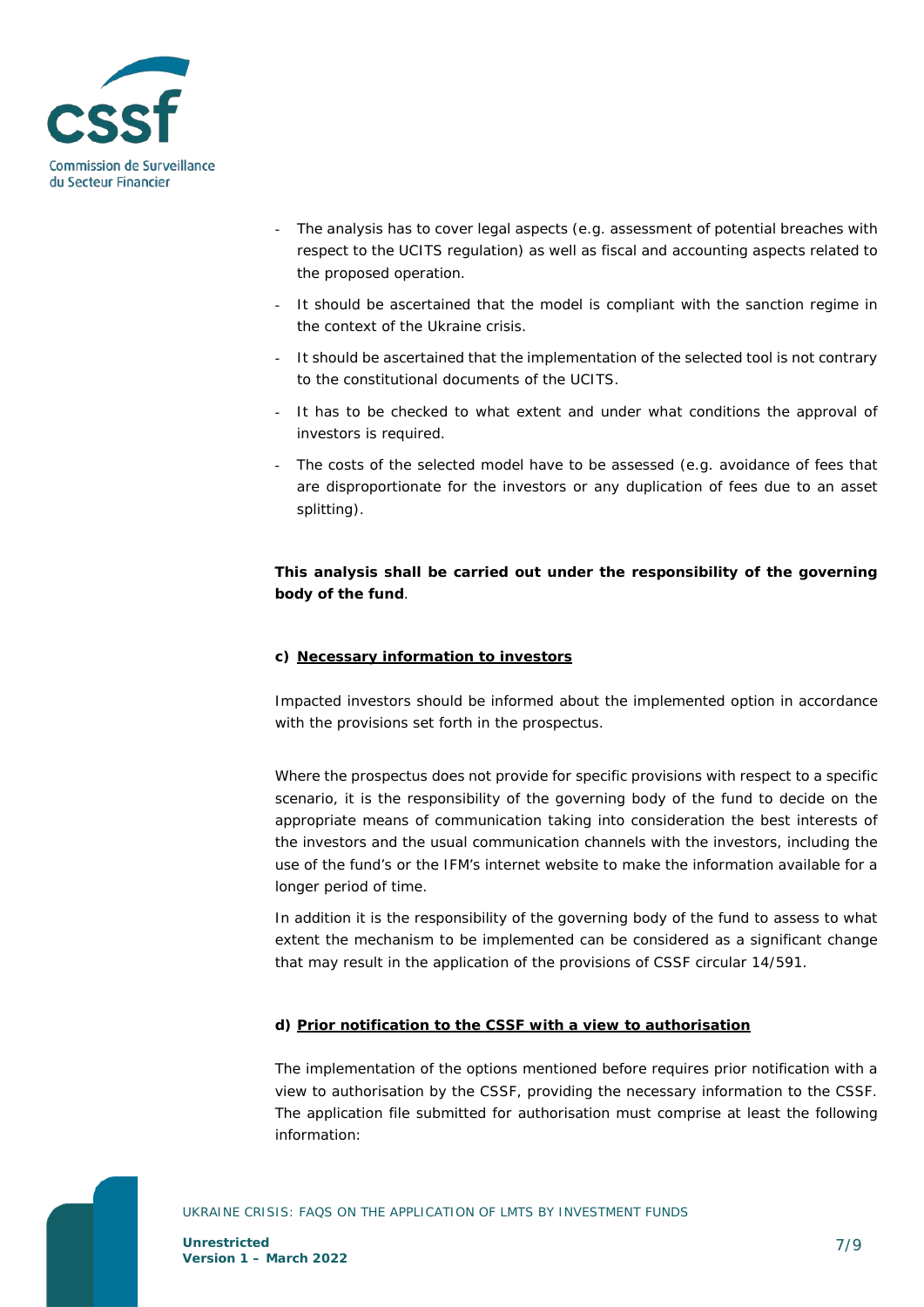

- Information on the illiquid assets (e.g. percentage of assets concerned, reason why these assets are illiquid)
- Description of the segregation option the governing body contemplates implementing including the reason for selecting this specific option
- Description of the additional fees to be charged in relation to the contemplated option
- Information on measures taken to avoid unfair treatment of remaining investors
- Information on the way the governing body will communicate to investors
- Where applicable, information on the approval process of the operation by investors
- Necessary update of the prospectus in case the investment strategy changes (to be assessed on a case-by-case basis, e.g. by the segregation of certain assets)
- List of countries where the UCITS is registered for marketing. Confirmation whether the supervisory authorities of such countries have been/will be informed and, if not, why such information procedure is not necessary
- A statement from the governing body confirming the assessment of the legal and fiscal issues related to the proposed operation. That statement has to be documented by a legal assessment/opinion duly endorsed by the governing body.

The application file must be sent to the CSSF via email at [opc@cssf.lu.](mailto:opc@cssf.lu)

# **Final remark:**

This document might be be updated from time to time and the CSSF reserves the right to alter its approach to any matter covered by the FAQs at any time according to potential developments at European level or in the context of a change of the situation leading to a renewed start of trading of the impacted assets from the Ukraine crisis. You are advised to regularly check the website of the CSSF to see if questions have been added and/or positions have been altered.